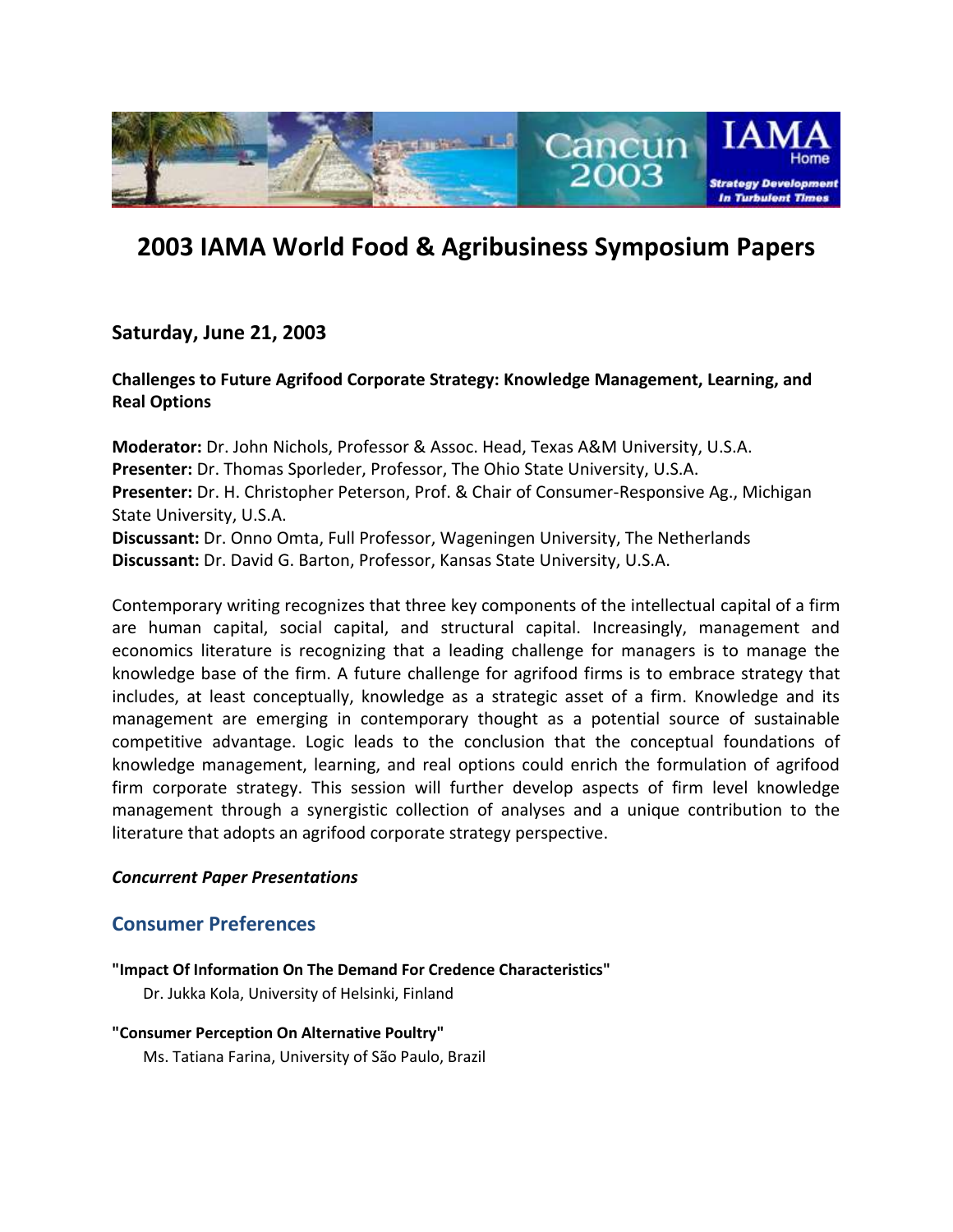### **"Consumer Perceptions For Public And Private Sector Certification Of Beef Products In The United States And The United Kingdom."**

Dr. DeeVon Bailey, Utah State University, U.S.A.

### **"Focus Group Approach To Gauging Social Acceptance Of Agricultural Biotechnology: Some Preliminary Findings"**

Dr. Enefiok Ekanem, Tennessee State University, U.S.A.

# **Supply Chain Analysis**

**"Clusters, Chains & Nets Three Agribusiness Supply Models. Three Cases In Argentina Under Nie & Agribusiness Approach"**

Ing. Hector Ordoñez, Buenos Aires University, Argentina

**"Understanding The Relationship Between Product Specifications And Coordination In Agri-Business Supply Chains: An Examination Of The New Zealand Meat Industry"**

Dr. Altair de Moura, Lincoln University, New Zealand

**"Designing Effective Supply Chains Of Fresh Produce, Initiated By Supermarkets In China, A Case Study On Suguo Supermarket."**

Dr. Xiangyang Chang, Nanjing Agricultural University, China

**"A Proposal Of Managerial Method To Assure The Final Product Quality Into Agri-Food Supply Chains."** Mr. Miguel Borrás, Polytechnic University of Cartagena (UPCT), Spain

# **Multinational Firm Analysis**

#### **["The Internationalization Determinants Of The Small Agro-Food Firms: Hypotheses and Statistical](http://www.ifama.org/conferences/2003Conference/papers/RemaudINTER.pdf)  [Tests"](http://www.ifama.org/conferences/2003Conference/papers/RemaudINTER.pdf)**

Dr. Hervé Remaud, INRA, France

### **["Why Are There So Many Small Agro-Food Firms In OECD Countries? The Case Of French Agro-Food](http://www.ifama.org/conferences/2003Conference/papers/RemaudWHY.pdf)  [Sector"](http://www.ifama.org/conferences/2003Conference/papers/RemaudWHY.pdf)**

Dr. Hervé Remaud, INRA, France

#### **"Multinational Firms In The Brazilian Food Industry"**

Dr. Elizabeth Farina, Universidade de São Paulo, Brazil

#### **["Technological Fields And Concentration Of Innovation Among Food And Beverage Multinationals"](http://www.ifama.org/conferences/2003Conference/papers/rama.pdf)**

Dr. Ruth Rama, CSIC, Spain

# **Conservation**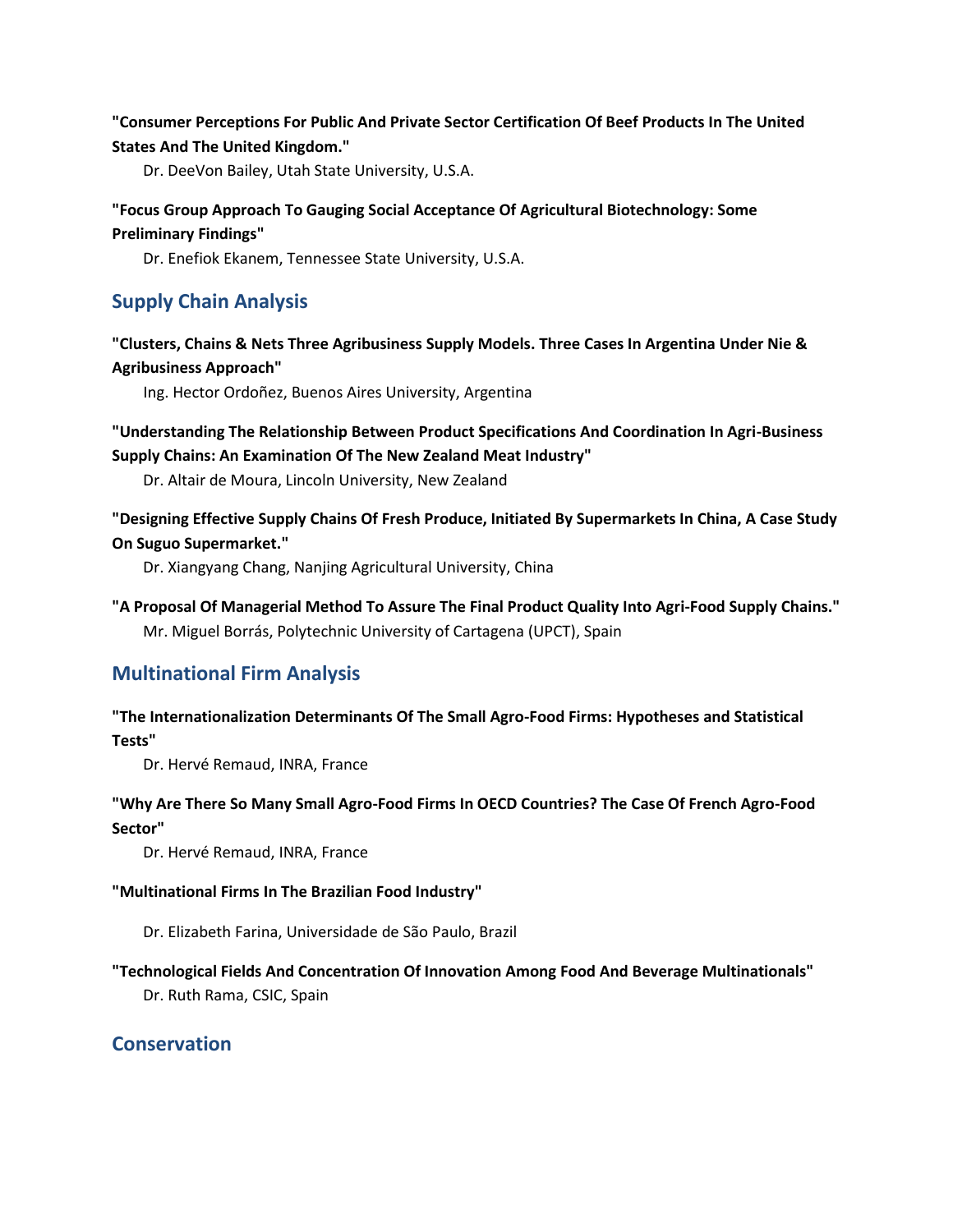### **"Global Conservation Trust, and Initiative being implemented by the CGIAR an FAO in order to preserve germplasm of relevant species for future generations"**

Dr. Claudio Barriga, Executive Director, Center for Agribusiness Development, Chile

### **Response Including Sustainability Evaluation (RISE): Measuring Farm-Level Sustainability**

Prof. Fritz Haeni, *Swiss College of Agriculture, Switzerland* Mr. Matt Fischer, *University of Guelph, Canada*.

# **Policy**

### **"Alternative Dispute Resolution And Peace Making For Resolving Agribusiness And Food Management Conflict Resolution In The Free Trade Area Of The Americas Grass Roots Initiatives With International Applications"**

Ms. Rodica Evtuhovici, Arizona State University East, U.S.A.

**"Implications Of The Non-Common Agricultural Policy In The Enlarged European Union"** Dr. Jukka Kola, University of Helsinki, Finland (power point presentation)

### **["US-Mexico Food Systems And The Tomato Trade Dispute"](http://www.ifama.org/conferences/2003Conference/papers/conleyUS.pdf)**

Dr. Dennis Conley, University of Nebraska - Lincoln, U.S.A.

# **["A New Institutional Economic Analysis Of Small Farmer Contracts And Relations In The Sugar](http://www.ifama.org/conferences/2003Conference/papers/masuku.pdf)  [Supply Chains In South Africa And Swaziland"](http://www.ifama.org/conferences/2003Conference/papers/masuku.pdf)**

Mr. Micah Masuku, University of Pretoria, South Africa

# **Information and Knowledge Management**

### **"Knowledge Management And Communities Of Practice: An Experience From Rabobank Australia And New Zealand."**

Mr. Brad Hinton, Rabo Australia Limited, Australia

### **["Emerging Importance Of Bio-Based Products And Bio-Energy In The U.S. Economy:](http://www.ifama.org/conferences/2003Conference/papers/singh.pdf)  [Information Dissemination And Training Of Students"](http://www.ifama.org/conferences/2003Conference/papers/singh.pdf)**

Dr. Surendra Singh, Tennessee State University, U.S.A.

**["Agribusiness Executive Education & Knowledge Exchange"](http://www.ifama.org/conferences/2003Conference/papers/jatibAGBUS.pdf)**

Ms. Maria Jatib, University of Buenos Aires, Argentina

# **["Price Relationships Among North American Fresh Tomato Markets: A Comparison Between](http://www.ifama.org/conferences/2003Conference/papers/padilla-bernal.pdf)  [Mexican And US Markets"](http://www.ifama.org/conferences/2003Conference/papers/padilla-bernal.pdf)**

Dr. Luz Padilla-Bernal, Universidad Autónoma de Zacatecas, México

# **Managerial Decisions**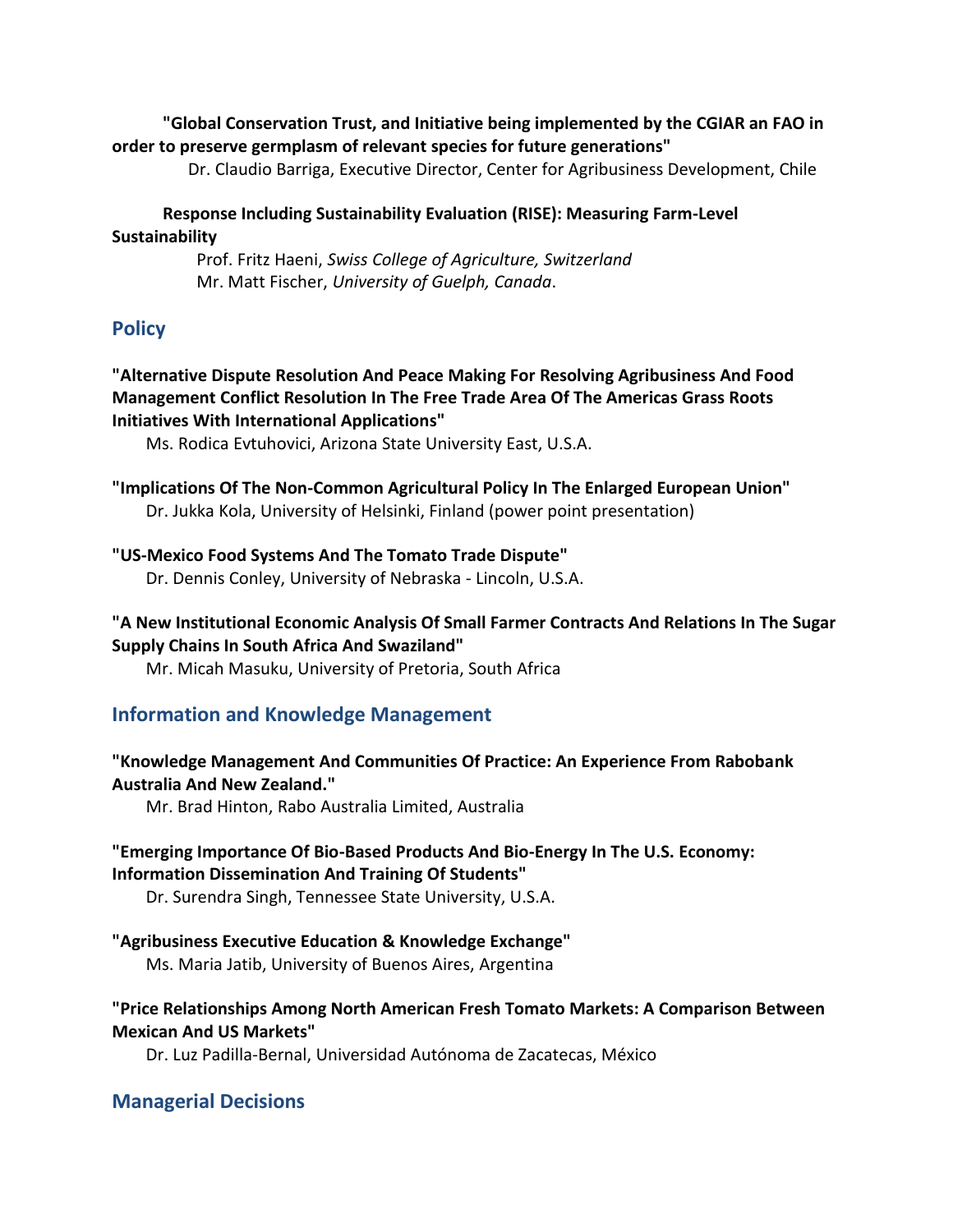#### **"Cargill Hybrid Seeds Mexico - A Case Study"**

Mr. Carlos Trejo-Pech, Universidad Panamericana at Guadalajara, México

**["Analysis of U.S. Consumer Preferences for Labeling of Biotech Foods"](http://www.ifama.org/conferences/2003Conference/papers/harrison.pdf)** Dr. R. Wes Harrison, Louisiana State University, U.S.A.

# **["Agribusiness Management Of Exchange Rate Risk"](http://www.ifama.org/conferences/2003Conference/papers/conleyAGBUS.pdf)** Dr. Dennis Conley, University of Nebraska - Lincoln, U.S.A.

# **Valuation Analysis**

- **["Valuation Of Target Firms Acquired In The Food Sector During The 1996-2001 Wave"](http://www.ifama.org/conferences/2003Conference/papers/declerck.pdf)** Dr. Francis Declerck, ESSEC Business School, France
- **["Measuring Industry And Firm Effects In Food And Agribusiness Firms"](http://www.ifama.org/conferences/2003Conference/papers/boland.pdf)** Dr. Michael Boland, Kansas State University, U.S.A.

**"Sugarcane Grower[s' Perceptions Of A Graduated Mortgage Loan Repayment Scheme To Buy](http://www.ifama.org/conferences/2003Conference/papers/darroch.pdf)  [Farmland In Kwazulu-Natal, South Africa"](http://www.ifama.org/conferences/2003Conference/papers/darroch.pdf)**

Mr. Mark Darroch, University of Natal, South Africa

# **["The Perception of Changes In A Producing Co-operative Due to the Forming of a Strategic](http://www.ifama.org/conferences/2003Conference/papers/avilapedrozo.pdf)  [Alliance: The Case of Swine Raisers Co-operative from Encantado-RS and Tetra Pak"](http://www.ifama.org/conferences/2003Conference/papers/avilapedrozo.pdf)**

Dr. Eugenio Ávila Pedrozo, Federal University of the Rio Grande do Sul, Brazil

# **Environmental Concerns and Sustainability**

# **["Towards An Improved Environmental Reporting Structure For Companies In Food And](http://www.ifama.org/conferences/2003Conference/papers/bremmers.pdf)  [Agribusiness Chains"](http://www.ifama.org/conferences/2003Conference/papers/bremmers.pdf)**

Dr. Harry Bremmers, Wageningen University, The Netherlands

# **"Sustainable Agribusiness: Developing Local Solutions To Global Challenges In The Regional Agribusiness Sector In Australia"**

Mr. Peter Hansford, Department of Primary Industries, Australia

# **["Sustainable Development Of Rural Areas As A Direction For Economic Policy"](http://www.ifama.org/conferences/2003Conference/papers/panteleeva.pdf)**

Mrs. Olga Panteleeva, Kostroma State Agricultural Academy, Russia

# **["Carbon Market: Business Incentives For Sustainability"](http://www.ifama.org/conferences/2003Conference/papers/conejero.pdf)**

 *Mr. Marco Conejero, University of São Paulo - PENSA, Brazil*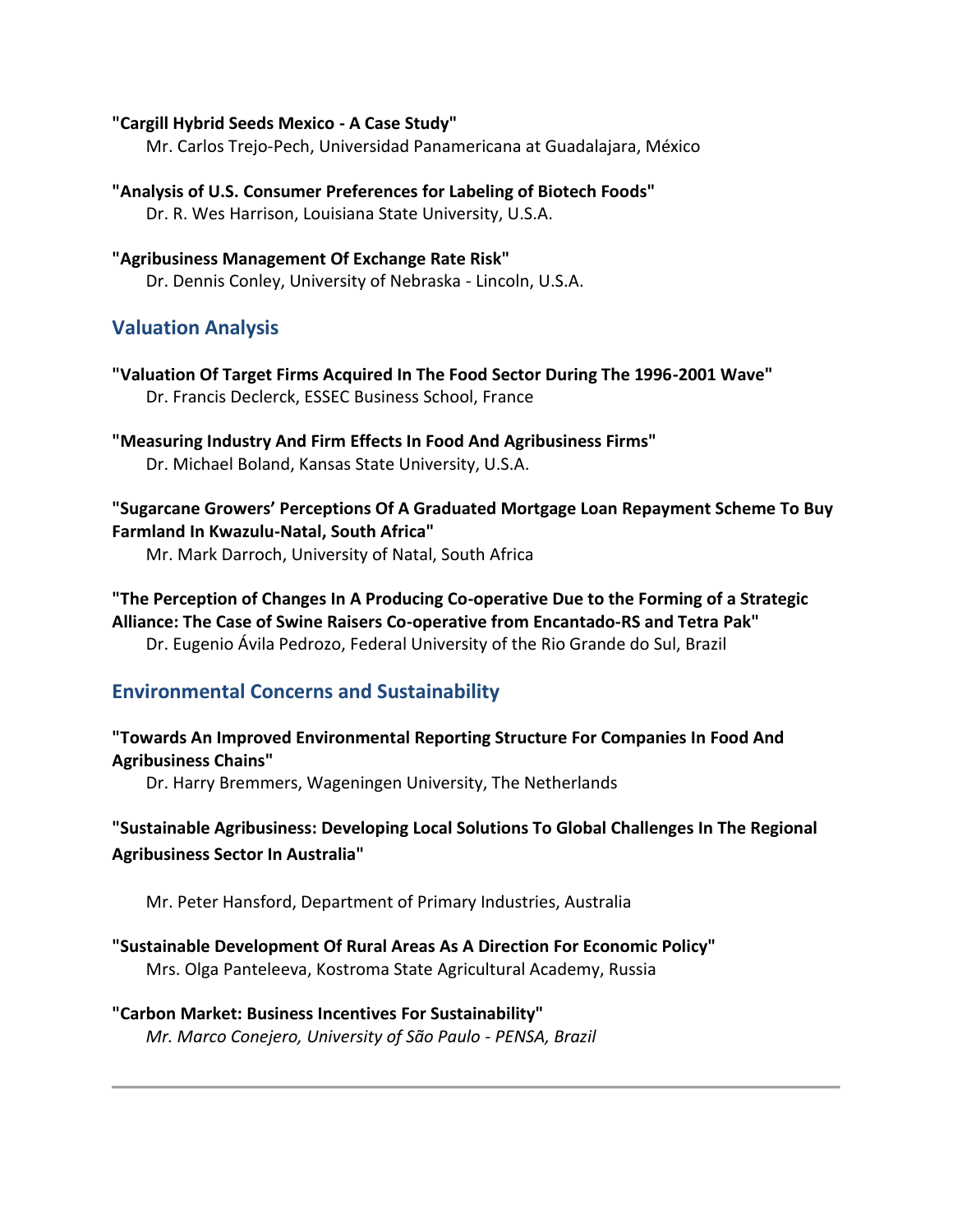# **Sunday, June 22, 2003**

# *Concurrent Paper Presentations*

# **Food Safety**

**["Food Safety And Quality Assurance Key Drivers Of Competitiveness"](http://www.ifama.org/conferences/2003Conference/papers/jatibFOOD.pdf)** Ms. Maria Jatib, University of Buenos Aires, Argentina

### **"Food Safety In The Meat Industry: A Regulatory Quagmire"**

Dr. Peter Goldsmith, University of Illinois at Urbana - Champaign, U.S.A.

**["Streamlining The Risk Analysis Process And Ensuring The Optimal Organizations For Food](http://www.ifama.org/conferences/2003Conference/papers/pawlik.pdf)  [Safety: The Case Application To Biotechnology Of Fusarium Species"](http://www.ifama.org/conferences/2003Conference/papers/pawlik.pdf)**

Ms. Tara Procyshyn and Mr. Darcy Pawlik, University of Saskatchewan, Canada

### **Innovation**

**["Innovative Strategies In The Food Processing Industry: Fundamental Relationships Between](http://www.ifama.org/conferences/2003Conference/papers/revillion.pdf)  [Institutional, Competitive, Technological And Organizational Dimensions \(Case Studies\)"](http://www.ifama.org/conferences/2003Conference/papers/revillion.pdf)** Mr. Jean Révillion, Universidade Federal do Rio Grande do Sul, Brazil

- **["Product Innovation And Imperfect Competition](http://www.ifama.org/conferences/2003Conference/papers/russo.pdf) In The Italian Fruit-Drink Industry"** Dr. Carlo Russo, University of Cassino, Italy
- **["Innovation Through \(International\) Food Supply Chain Development; A Research Agenda."](http://www.ifama.org/conferences/2003Conference/papers/trienekens.pdf)** Dr. Jacques Trienekens, Wageningen University, The Netherlands
- **["Agri-Food Innovation In Developing Countries: The Role of Retailers"](http://www.ifama.org/conferences/2003Conference/papers/hagen.pdf)** Dr. James Hagan, Cornell University, U.S.A.

# **Vertical Coordination and Creating Value**

**"Creating Value Through Traceability Solutions: A Case Study"** Ms. Amy Bantham, Food Origins, U.S.A.

# **"Evaluation Of Alternative Coordination Systems Between Producers And Packers In The Pork Value Chain"**

Dr. Allan Gray, Purdue University, U.S.A.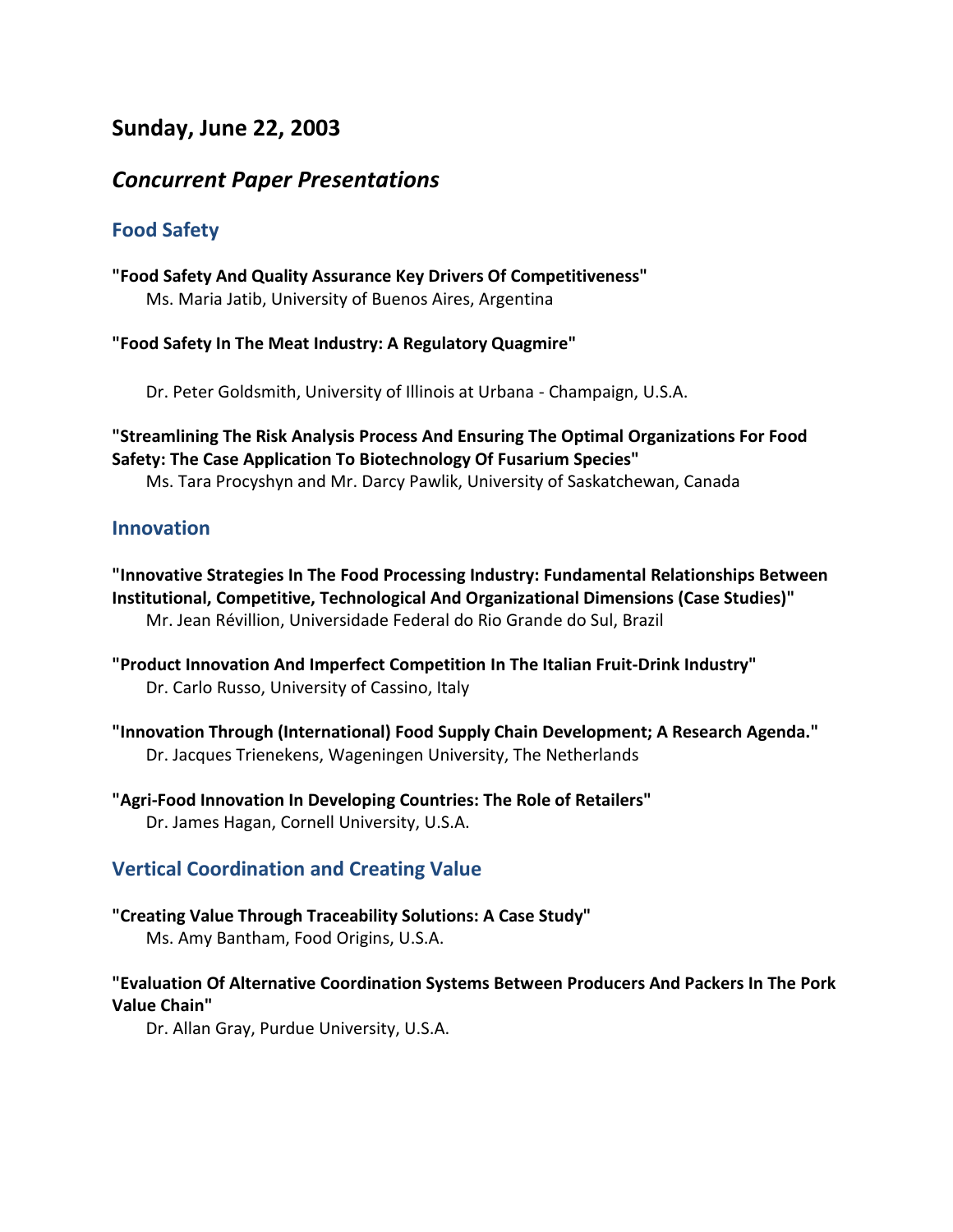**"The Impact Of Downstream Network Subgroups On Collaboration And Performance. A Survey Of Buyer-Supplier Relationships In The Dutch Flower Sector."**

Mr. Danny Claro, Wageningen University - WUR, The Netherlands

### **"Strategic Alliances And Sustainable Coffee Production: The Shaded System Of Baturite, State Of Ceara, Brazil"**

Dr. M. Sylvia Saes, PENSA/USP - University of Sao Paulo, Brazil

# *Discussion Session*

**["The Comparative Teaching Of Courses On](http://www.ifama.org/conferences/2003Conference/papers/conleyCOMPARA.pdf) Managing Market And Economic Risks"** Dr. Dennis Conley, University of Nebraska - Lincoln, U.S.A.

# **Quality, Risk, and Systems Analysis**

### **["Smallholder Product Quality Certification In Absence Of The State: Frango Colonial In Santa](http://www.ifama.org/conferences/2003Conference/papers/henry.pdf)  [Catarina, Brazil"](http://www.ifama.org/conferences/2003Conference/papers/henry.pdf)**

Dr. Guy Henry, CIRAD-Amis, France

### **["Constraints And Limitations To The Design And Implementation Of Origin And Quality](http://www.ifama.org/conferences/2003Conference/papers/palauCONST.pdf)  [Assurance Systems For Argentine Beef"](http://www.ifama.org/conferences/2003Conference/papers/palauCONST.pdf)**

Mr. Hernán Palau, Buenos Aires University, Argentina

#### **"Towards A National Agribusiness System: A Conceptual Framework"**

Mr. Eduardo Wilk, UFRGS - Federal University of Rio Grande do Sul, Brazil

### **["Land Rights And Their Impacts On Agricultural Efficiency, Investments And Land Markets In](http://www.ifama.org/conferences/2003Conference/papers/mutema.pdf)  [Zimbabwe"](http://www.ifama.org/conferences/2003Conference/papers/mutema.pdf)**

Mr. Maxwell Mutema, University of Reading, United Kingdom

# **Education & Knowledge Transfer**

### **"Agribusiness Curriculum Development And Teacher Training In Russia"**

Dr. Mark Wade, University of Tennessee, U.S.A.

# **["Communicating Nutritional Information To The Global Consumer: Adapting To Shifting](http://www.ifama.org/conferences/2003Conference/papers/thorCOMM.pdf)  [Consumer Attitudes Toward Nutrition"](http://www.ifama.org/conferences/2003Conference/papers/thorCOMM.pdf)**

Dr. Eric Thor, Arizona State University - East Campus, U.S.A.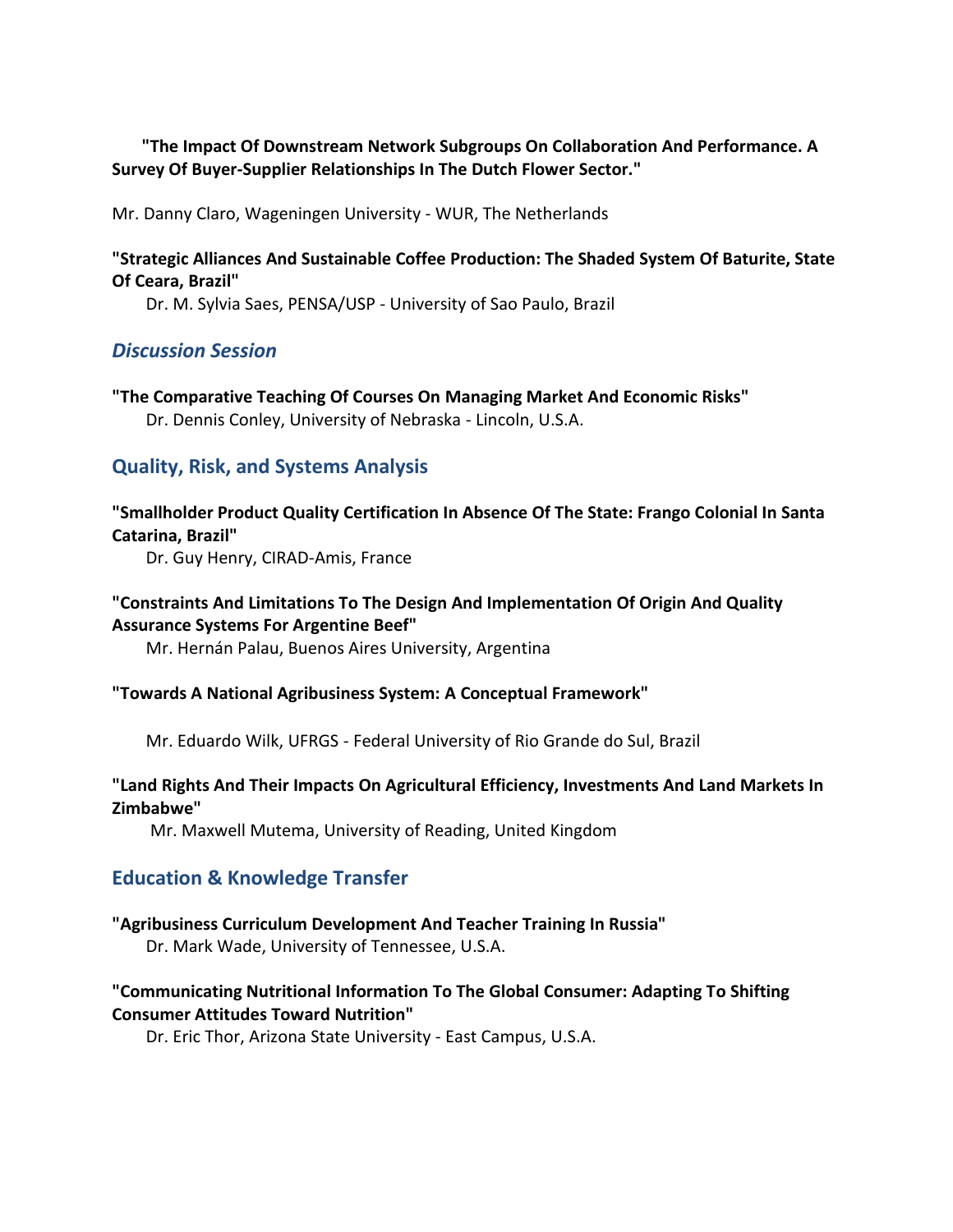### **["New Education Tools In Food And Agribusiness In Turbulent Times As FTAA \(Free Trade](http://www.ifama.org/conferences/2003Conference/papers/thorUPDATED.pdf)  [Areas Of America\) Are Implemented"](http://www.ifama.org/conferences/2003Conference/papers/thorUPDATED.pdf)**

Dr. Eric Thor, Arizona State University - East Campus, U.S.A.

### **["Marketing Planning Process Under A Network Approach"](http://www.ifama.org/conferences/2003Conference/papers/neves.pdf)**

Dr. Marcos Fava Neves, Universidade de São Paulo, Brazil

# **Case Studies**

### **"The BYU Dairy Embryo Transfer Case"**

Dr. Mark Hansen, Brigham Young University, U.S.A.

### **"Potato Industry Dynamics: If the Consumer Only Knew"**

Dr. Mark Hansen, Brigham Young University, U.S.A.

### **"Meeting Private Grades And Standards In Transition Agriculture: Experiences From The Armenian Dairy Industry"**

Dr. Hamish Gow, University of Illinois at Urbana – Champaign, U.S.A.

### **"Consumer's Attitude Towards Labeled And Unlabeled GM Food Products In Italy"**

Dr. Stefano Boccaletti, Universitá Cattolica del S. Cuore, Italy

# *Bridge Session:*

# **A Dialogue on Ethics and Responsibility in Agribusiness Education and Practice**

Organized by the IAMA Focus Group on Education and Knowledge Transfer

**Moderator:** Ing. Hector Ordoñez, Professor & Commerce Chair, Buenos Aires University, Argentina **Panelist:** Dr. Rafael Carbonell De Masy, Professor of Rural Development & Agribusiness, Pontificia University Gregoriana, Italy **Panelist:** Ms. Erica Kuhlmann, Managing Director, Harris Nesbitt, U.S.A.

Shock waves were felt around the world this past year when failures in accounting (and accountability) systems and in corporate boardrooms were revealed, causing plummeting stock prices and several high profile bankruptcies. While these traumas have not been as evident (or at least as newsworthy) in agribusiness and food circles, the ever widening loss of trust in